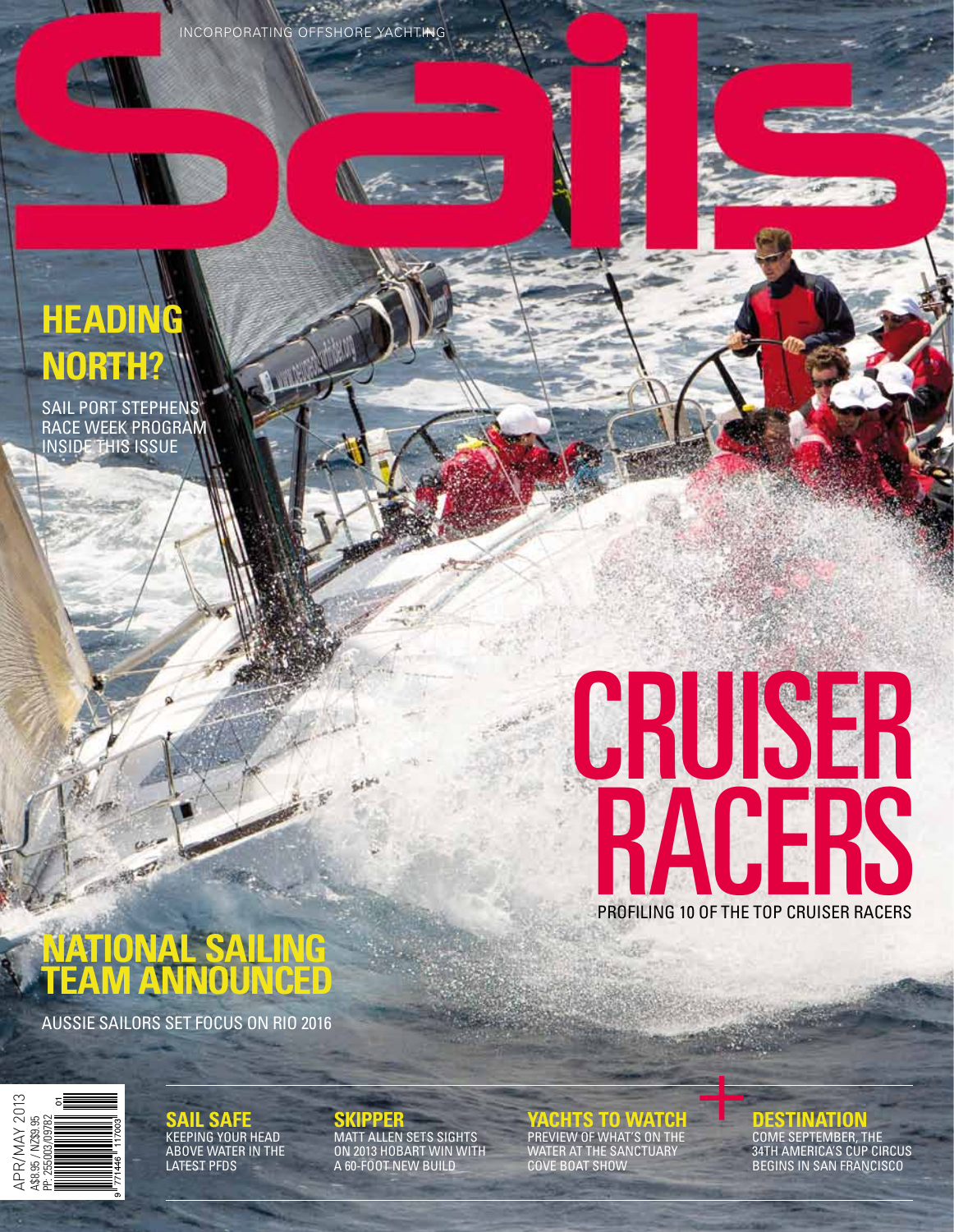builders from around the world is intensifying in the battle to attract owners' attention for the many and varied new models for racing and cruising alike. Although cruising yachts account for the vast majority of new yacht sales, many of the major global yards have a stake in the performance-sailing niche, best represented by the aptly named C/R 'cruiser/racer' category, of which ten standout examples have been listed earlier this issue in our "Yacht Comparison" feature.

As a smaller, less powerful boat than the mainstream 40-something footers that comprise much of the C/R fleets racing out there, I was most impressed by the smaller boat's all round boat speeds, coupled with a wonderfully light, always balanced feel and feedback coming through the helm in all aspects of sailing the 36E, whether upwind or down. The lines of the new model are still characteristically Dufour, however this new design signals a more contemporary styling with tighter, more angular, modern lines focused on maximising the waterline for the 36-footer, and carrying beam way aft with a beamy deck plan.

A new splash that we've recently sailed in Australia is French yard Dufour's 36E Performance cruiser racer. This 36-foot model, effectively replacing the previous 34E launched in 2008, is the most recent addition to Dufour Yachts performance range that also currently includes the larger but heavier 40E and 45E.

ARE YOU ON THE LOOKOUT FOR A NEW BOAT a to r ace com petitively i n loc al club r aces and reg att a week get w ays, cou pled a WITH COMFORTABLE FAMILY CRUISING IN afford able, mid-si zed 'cruiser/r aci ng' pack age? ANTHONY TWIBILL FI NDS the Fre nch Dufour 36 Performance y acht is n't too little, and is n't too big. In f act it's just about right!



#### 064 | DUFOUR 36 PERFORMANCE | 065 PERFORMANCE | 065 PERFORMANCE | 065 PERFORMANCE | 065 PERFORMANCE | 065 PERFORMANCE | 065 PERFORMANCE | 065 PERFORMANCE | 065 PERFORMANCE | 065 PERFORMANCE | 065 PERFORMANCE | 065 PERFORMA

Being smaller can have its advantages though and with the 36 Performance it appears the yard has delivered a model that's well tailored to suit the C/R mid-market. Firstly, as a 'jib boat' it's easy to sail without undue physical demands on a small crew, aided by a sail plan featuring a non-overlapping headsail and a German mainsheet system, trimmed easily with Lewmar winches from either port or starboard. When sailing downwind the boat can easily be set up to fly an asymmetric spinnaker from a retractable bowsprit (although you can also sail square with an optional carbon racing pole and symmetrical kite). It is surprisingly quick to race with its light displacement aiding acceleration out of tacks and close quarters maneuvers, particularly good for congested starts.

It's as a club racer that the new 36E will ideally hit the sweet spot with many would-be new Cruiser

# JUST RIGHT

**Dufour 36 Frogz Sydney Harbour**